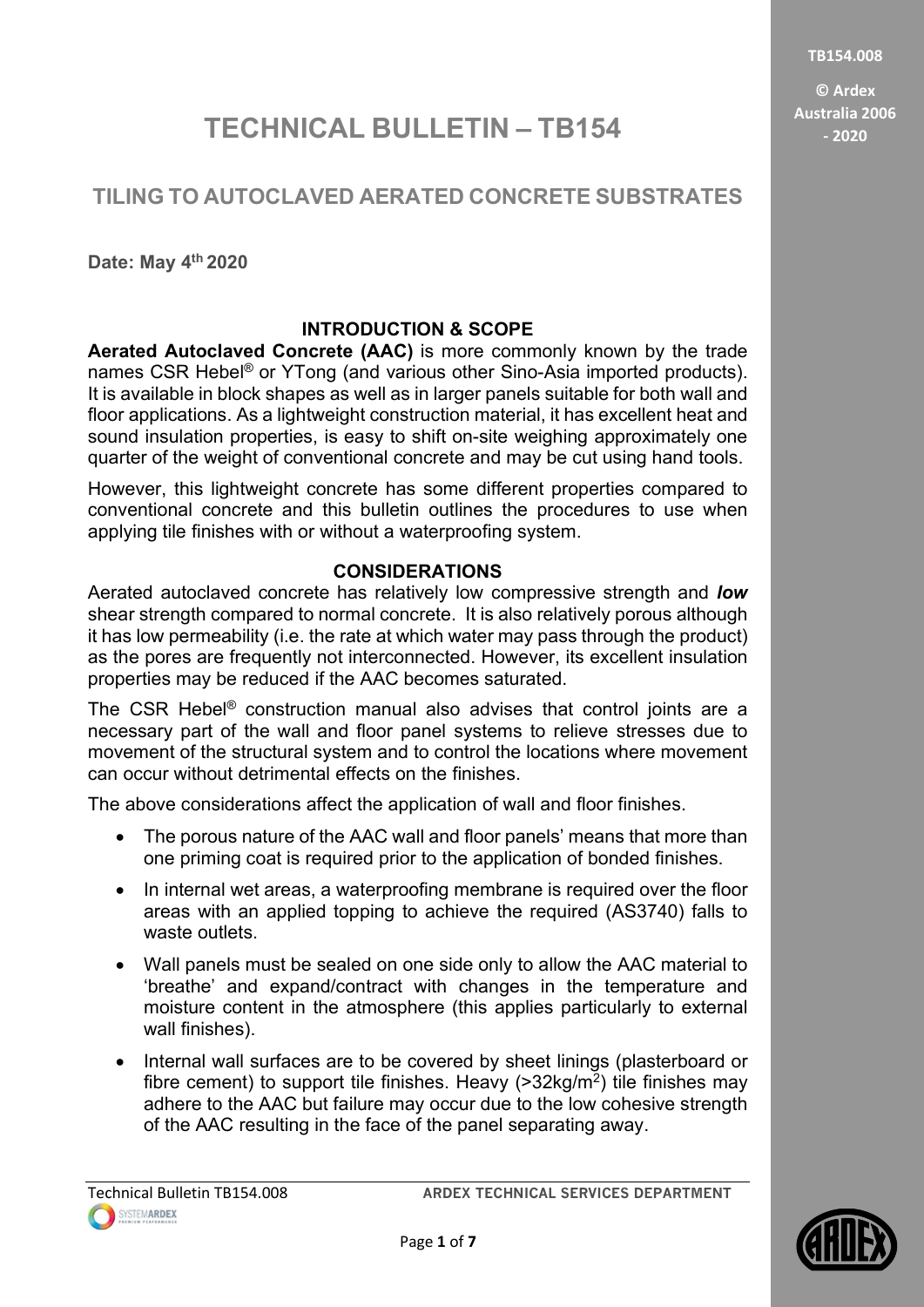- Tile finishes can be fixed to external AAC panel walls, but it is recommended that waterproofing is performed and that tile movement joints are more frequently spaced than suggested by AS3958. The reason for this is that AAC is a good insulator and tiles with greater thermal movement potential can display greater expansion and contraction over AAC surfaces. Tile dead loads need to be considered, and also the fact that external walls can have significant heights and that mechanical supports become an important factor.
- Movement joints are to be maintained over all joints formed in the AAC panel construction. This may require the waterproofing membrane system to incorporate the ARDEX Construction Detail bandage over these joints to maintain water tightness.
- The low compressive strength means the AAC may be susceptible to high point loads. The application of thin applied finishes does not eliminate this issue particularly if soft resilient floor coverings are to be applied. Hard floor finishes such as tiles will spread the load over a wider area, but care must be taken to ensure the adhesive spread is adequate under the tiles. Full coverage of the adhesive under the tiles is recommended.

#### PREPARATION

The AAC panel surfaces must be suitable for the application of tile finishes. This means they must be flat with all holes or voids filled using the AAC patching mortar, or a suitable ARDEX mortar system (for example ARDEX A45 indoors, A46 outdoors or WR80FR, WR100 or WR120FR renders for walls only).

Where the wall is not planar, it is recommended that it be rendered with one of the WR range renders. Priming and application for AAC is described in the relevant product datasheets. This is particularly important with large format tiles such as >400mm and the sheet porcelain tile panels 1m wide and up to 3m long.

Where a levelling layer to floors is required prior to application of a waterproofing membrane or tile finish\*, apply two coats of the ARDEX Multiprime primer, allowing each coat to dry prior to application of the next, then apply ARDEX LQ92 mixed with ARDEX Abalastic (diluted 50:50 in water) to a minimum 5mm thickness. A waterproofing membrane must be applied over the levelling layer in internal wet areas prior to fixing the tiles.

\*Application of smoothing cements for resilient flooring on AAC is the subject of a separate bulletin TB105.

#### PRIMING

Generally, all AAC surfaces to receive a waterproofing membrane and/or a tile finish are to be primed with two coats of ARDEX Multiprime water-based primer (waterproof membranes can be used with ARDEX WPM265 primer).

It is also feasible to prime with ARDEX P9 or Abaprime, however two coats may be required with the first coat diluted 1:1 with water.

Allow the first coat to dry before application of the second coat.

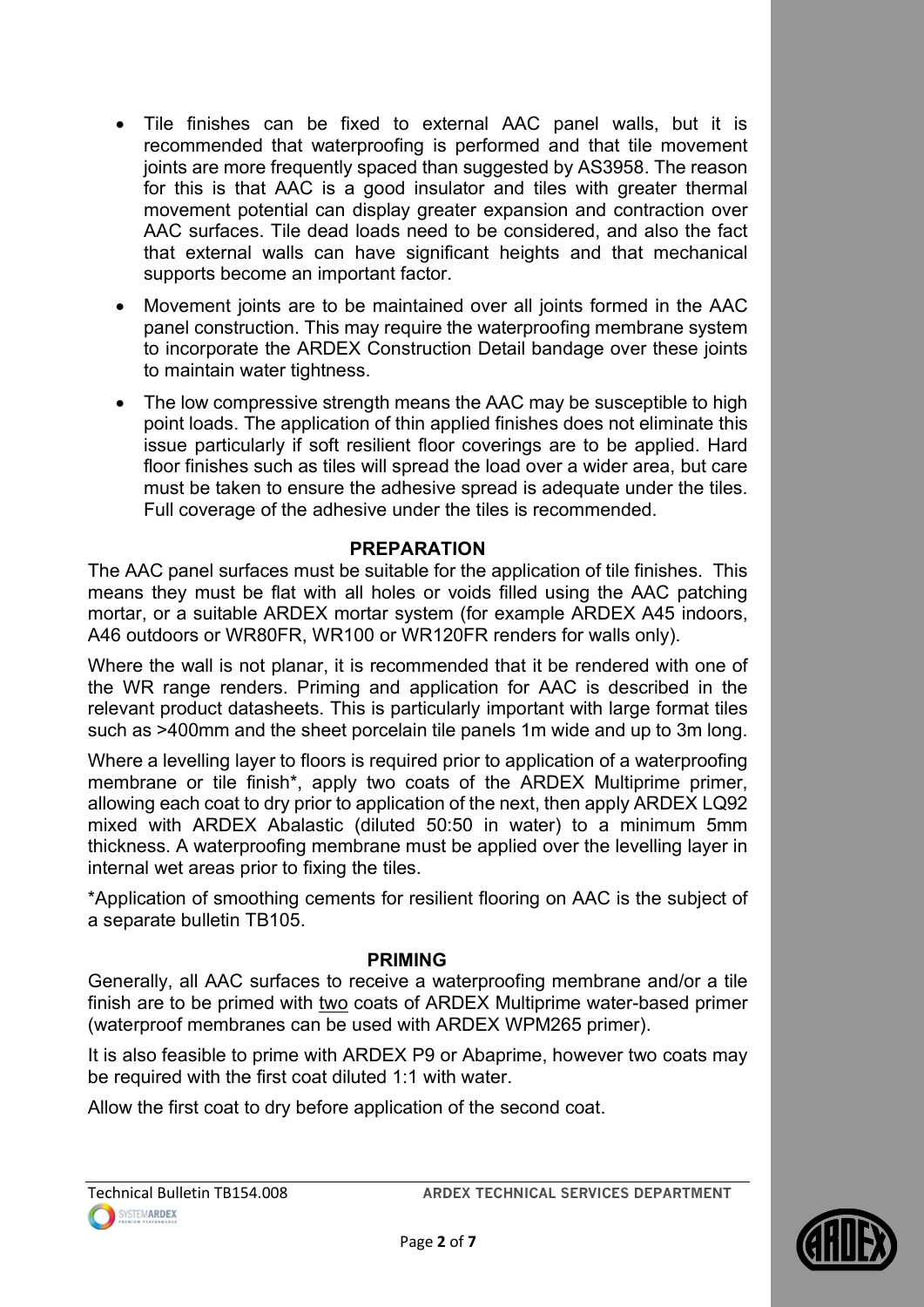Panels saturated by rain, may require the use of ARDEX WPM300 or ARDEX WPM368 prior to installation of membranes to prevent blistering of the membrane. An initial coat diluted up to 20% with water can be used to penetrate more effectively into the AAC pores. The water-based primers ARDEX Multiprime and ARDEX WPM265 are not used with these moisture barriers.

### WATERPROOFING MEMBRANES

1) Liquid applied membranes

The following ARDEX liquid applied waterproofing membranes are fully compatible with the ARDEX tile adhesives and may be applied over the AAC concrete as well as over the sheet wall linings, or appropriate ARDEX floor levelling compounds.

- ARDEX WPM 001 Premixed Bathroom & Balcony (under-tile) membrane
- ARDEX WPM002 Bathroom & Balcony (under-tile) membrane.
- ARDEX WPM155R Modified polyurethane (under-tile) membrane.

These membranes are to be applied over the prepared and dry primed surface in accordance with the application instructions and in compliance with AS3740 and AS4654. Allow the membrane to fully cure and dry prior to proceeding.

Note: Where the membrane is to be applied over a movement joint in the Hebel substrate, the ARDEX Construction Detail Tape (see Technical Bulletin TB226) is to be incorporated into the membrane and the position of the movement joint noted so that it may be reformed through any applied bonded topping and/or tile finish. The tape uses an epoxy as the bedding material.

### 2) Rubber sheet membranes

The use of ARDEX Butynol system sheet membranes is also feasible. Advice should be sort from the ARDEX key account managers with regards to accredited installers.

All three types can be applied to AAC floors with turn ups; whilst ARDEX WPM750/1000 membranes can be used on fibre-cement and plasterboard internal walls as well. It needs to be recognised that the overall bonding of the system makes it less suitable for AAC walls.

Falls to drainage are normally made under these membranes and tiles adhered directly.

- ARDEX WPM750 and ARDEX WPM1000 fleece surface Butynol can be used with tiles for internal and external applications
- ARDEX Butynol (original black) can be used with tiles for external floors

The Butynol is adhered with ARDEX WA98 contact adhesive. It is recommended for AAC that an initial coat of ARDEX WA98 diluted with ARDEX WA98S solvent is applied initially, then a second undiluted coat is applied.



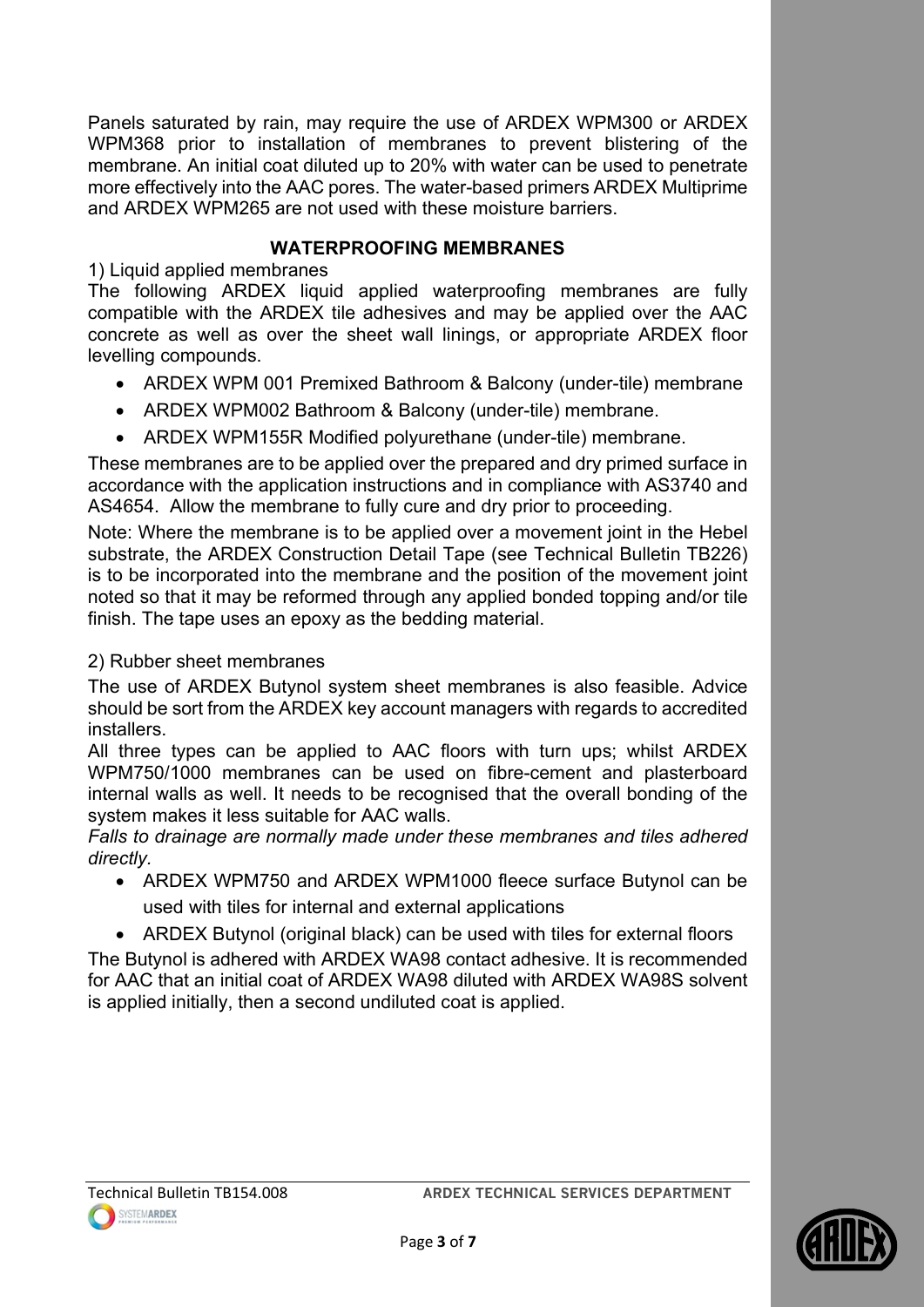### MORTAR TOPPINGS TO FALLS ON FLOORS

Mortar toppings may be required to provide falls to waste outlets in internal wet area floors prior to fixing the tile finishes. A mortar may consist of the following:

- Apply a slurry coat of 2 parts (by volume) of ARDEX Abacrete liquid to 3 parts cement and broom thoroughly over the membrane.
- While the slurry coat is still wet, apply a mortar consisting of 3 or 4 parts sand to 1-part cement and mixed with a solution of 1-part Abacrete liquid in 3 parts water. Screed this mortar to achieve the required falls and allow to dry. The minimum topping thickness must be 15mm.

The topping is best applied directly onto the AAC substrate with the membrane applied on top prior to adhesive fixing the tiles as this ensures positive fall to the floor wastes at all times. An acceptable alternative is to apply the membrane first with the screed over the membrane and the tiles adhesive fixed to the screed.

### TILE ADHESIVES

ARDEX tile adhesives that are suitable for fixing to these various components include the following:

Group 1) Directly to the prepared & dry primed AAC substrate in *internal dry* areas only

- ARDEX X56 (min. thickness 2.5mm floors preferred)
- ARDEX Isoflex Two Part. (min. thickness 5mm floors)
- ARDEX S28N  $\pm$  ARDEX E90 additive (min. thickness 3mm)
- Any of the adhesives listed below in Group 2 can be used for general internal applications on non-waterproofed AAC.

These adhesives must be applied to achieve the required (continuous bed) thicknesses under the tiles to maximise the contact and distribute the loading.

Group 2) Adhering tiles to the liquid waterproofing membranes and/or mortar topping screeds

- ARDEX X56 (not recommended where ponding water occurs floors)
- ARDEX Abaflex (not recommended where ponding water occurs)
- ARDEX X52 (not recommended where ponding water occurs preferred floors)
- ARDEX X17 (general budget adhesive)
- ARDEX Optima (premium system for specialist and general usage)
- ARDEX X7 + ARDEX E90 (general mid-range adhesive, improved flexibility)
- ARDEX X18 + ARDEX E90 or ARDEX Abalastic (external walls recommended)
- ARDEX  $X77 \pm$  ARDEX E90 (external walls recommended)
- ARDEX  $X78 \pm$  ARDEX E90 (flow bed mortar good for floors)
- ARDEX WA100 (premium system external walls recommended)

Technical Bulletin TB154.008 ARDEX TECHNICAL SERVICES DEPARTMENT

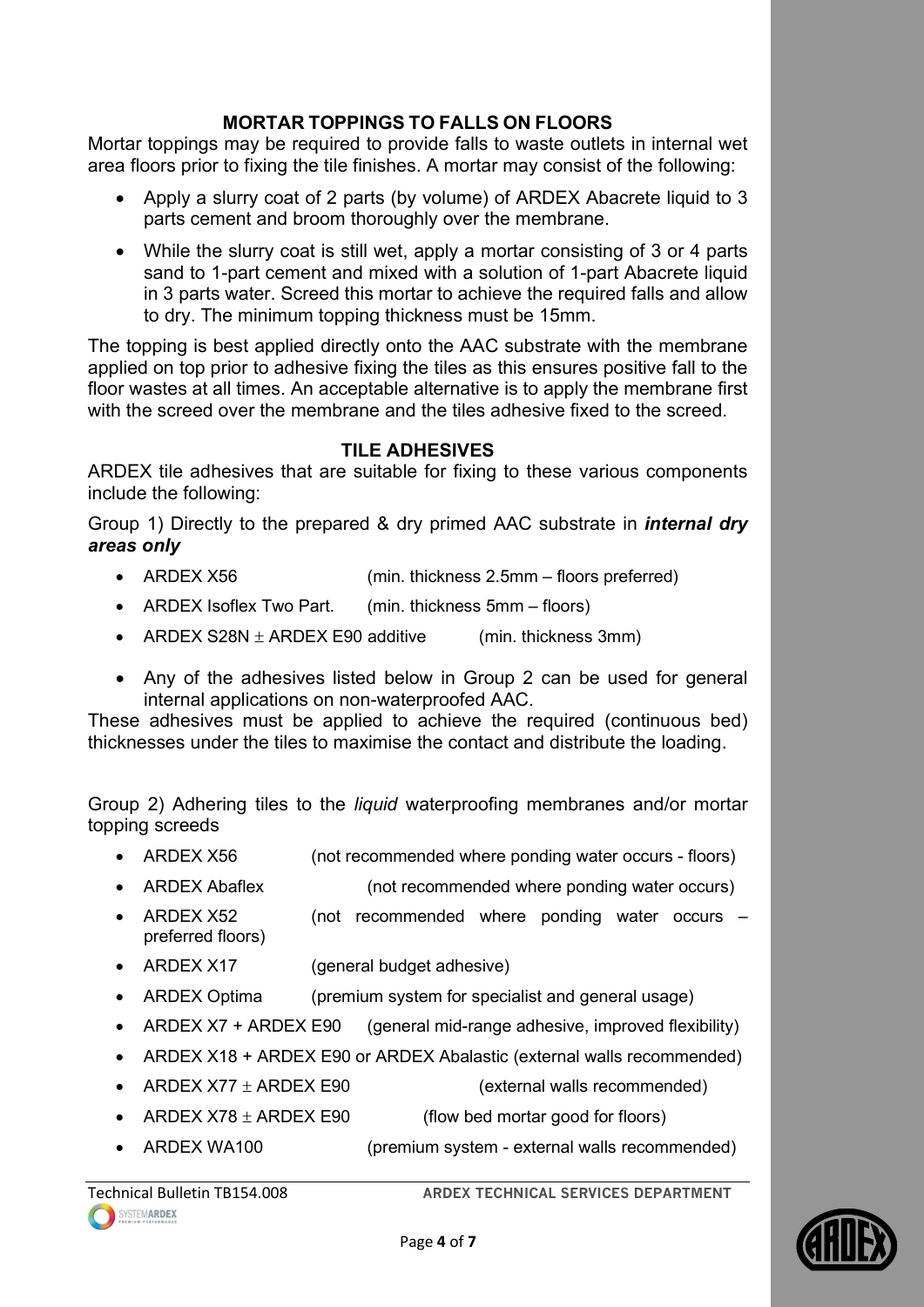Group 3) Adhering tiles to Butynol sheet membranes

Black Butynol

ARDEX Optima after cleaning surface with ARDEX WA98S

### WPM750/1000

- ARDEX X18 + ARDEX E90 or ARDEX Abalastic
- ARDEX X77  $\pm$  ARDEX E90

The above adhesives may also be used to fix the tiles to the internal sheet wall linings if required. We recommend that these adhesives be applied to floors using a (minimum size) 10x10x10mm notched trowel and a 6x6x6mm notched trowel on sheet wall linings.

If necessary, use a larger size notched trowel and/or butter additional adhesive directly onto the back of each tile in accordance with the recommendations of AS3958.1-2007 in clause 5.6.2. In general tiles that exceed 250mm are used with a 10mm notch trowel, 300mm with a 12mm notch trowel and 400mm and above with a 12mm notch trowel + buttering of the tile.

When laying the tiles, occasionally remove tiles and check that the adhesive layer is fully covering the back of each tile, there should be no voids in the adhesive layer. The preferred method is the 'Tarver Method' as described in AS3958 where the tiles are placed on the adhesive bed and sheared backwards and forwards across the notch lines. Creation or leaving of voids behind the tiles leads to the development of efflorescence in external situations due to water being trapped behind the tile.

#### EXTERNAL WALLS

It is recommended that external walls are waterproofed prior to tiling to reduce the risk of saturation of the AAC behind the tile surface. The preferred membrane is ARDEX WPM002. The placement of extra supporting brackets is recommended where the deadload exceeds  $32$ kg/m<sup>2</sup> or the height exceeds 2.5 metres. The types of supports should be designed by a qualified engineer, and the support anchors recommended by the AAC suppliers as being suitable. CSR describes in detail the various sorts of fasteners used with Hebel in Part 5 of the Technical Manual.

Due to the thermal properties of the AAC, and the current usage of dark coloured large format tiles, it is recommended that the tile movement joints spacing be reduced from that in AS3958, recommended in 5.4.5.3, as 3-4.5m spacing for vertical joints and horizontally at storey changes. Another approach is to fill the 'grout' joints with flexible sealant thereby creating a series of closer joints which take up the differential movements.

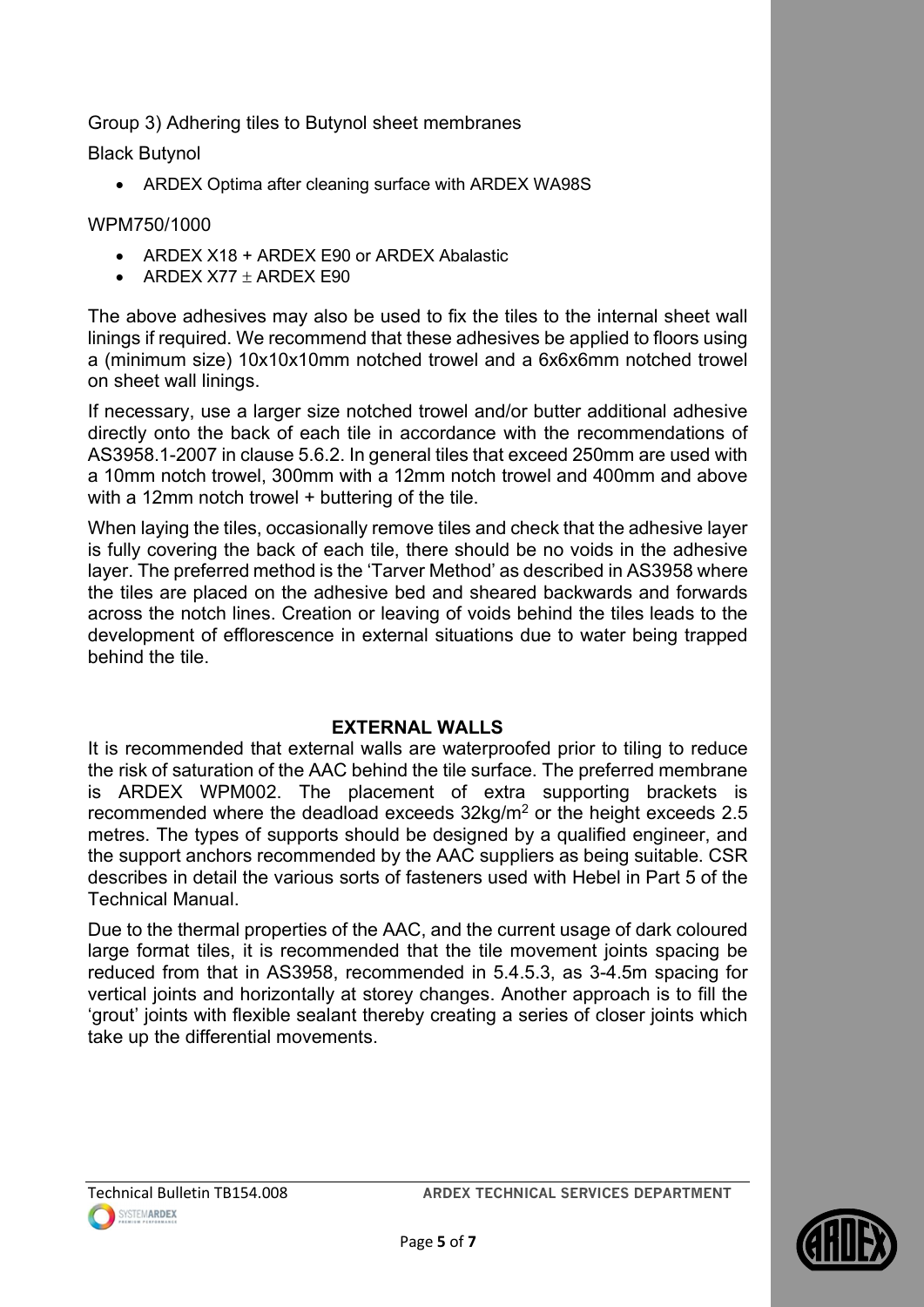The adhesives suitable for external walls should be C2S1 or S2 rated and the preferred systems from Group 2 are;

- ARDEX X18 + ARDEX E90 or ARDEX Abalastic (external walls recommended)
- ARDEX  $X77 \pm$  ARDEX E90 (external walls recommended)
- ARDEX WA100 (external walls recommended)

ARDEX WA100 is a structural epoxy adhesive, suitable for stone tiles.

#### **GROUT**

The tile finishes may be grouted using the ARDEX cement based, coloured grouts such as the ARDEX FG8, ARDEX FSDD or the ARDEX WJ50 wide joint grout.

These cement-based grouts are to be mixed with the ARDEX Grout Booster as this additive provides more flexibility to the grouts and increased performance compared to standard cement-based grouts.

ARDEX FG8 grout is recommended for use in joints between tiles from 1 to 8mm wide.

ARDEX FSDD grout is recommended for use in joints between tiles from 1 to 4mm wide.

ARDEX WJ50 wide joint sanded grout is recommended for use in joints between tiles from 5 to 50mm wide.

Internal floors and walls can also be grouted with ARDEX EG15 where a more resistant epoxy grout is required.

#### MOVEMENT JOINTS

Movement joints are required in the tile finishes in accordance with the recommendations of AS3958-2007 and as recommended by the AAC panel manufacturer.

This means all movement joints in the AAC substrate must be maintained in the tile finish and be a minimum of 6mm wide. Deep joints are to include a backer rod of closed cell polyethylene or similar (non-absorbent) material so the flexible sealant maintains the recommended thickness to joint width ratio of 1:2 (i.e. the width is twice the sealant thickness)

ARDEX SE silicone sealant is recommended for most movement joints in wall and floor tile finishes. This sealant is suitable for installation in sanitary areas and is also UV stable for external applications.

Stone tiles that can mark should be jointed with ARDEX ST silicone.

Movement and transmitted joints can also be filled with ARDEX RA030 and ARDEX RA040 modified polyurethane sealants.

References: